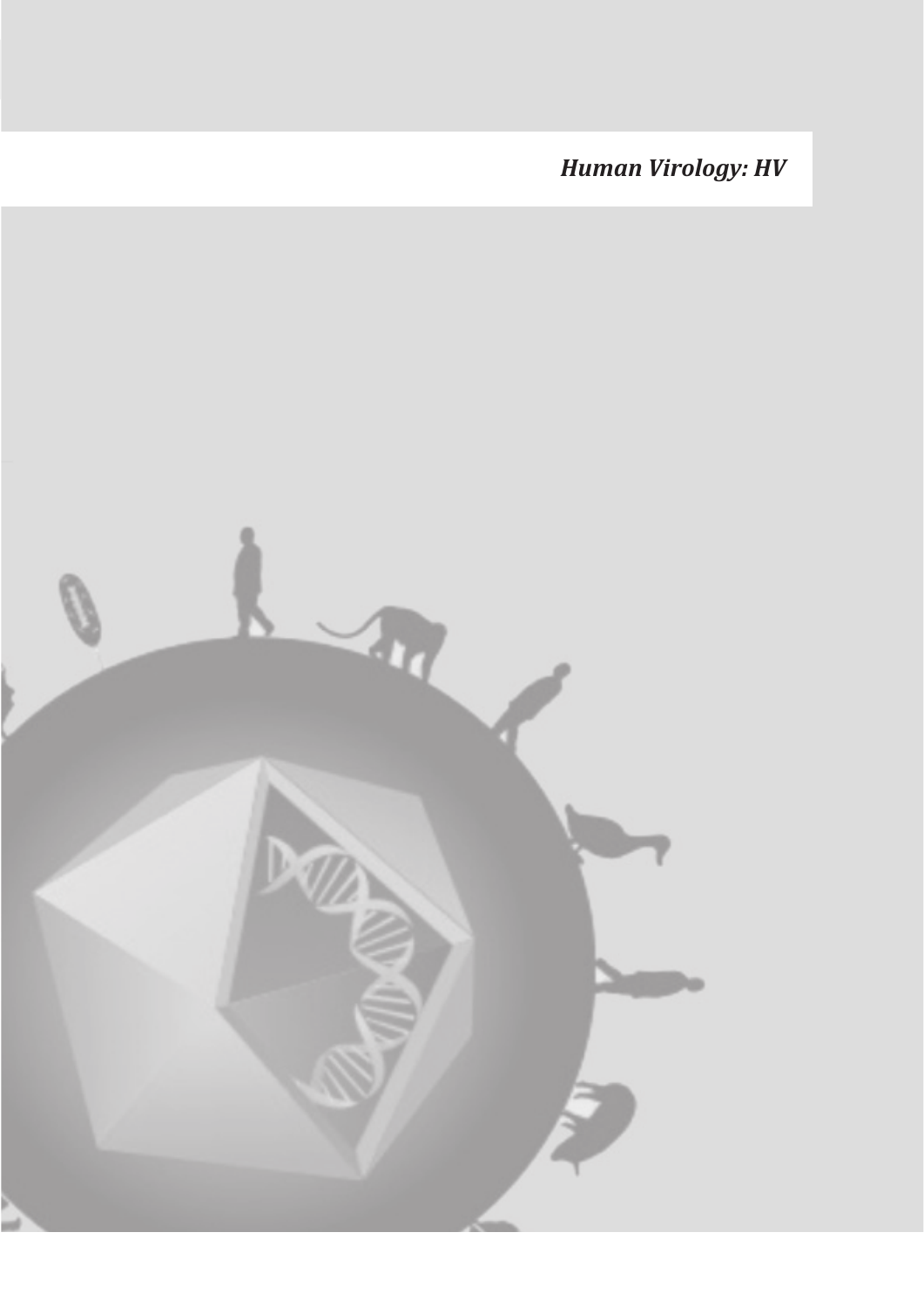October, 23 – 26, 2011 – Atibaia, São Paulo, Brazil

*Human Virology: HV* **167**

65 samples in 2010 and 425 samples in 2011. The major dengue serotype circulating during the 2006 and 2007 epidemics was DENV-3, which is an indication of its recent introduction in the city. Saint Louis encephalitis virus (SLEV) was detected in patients with clinical diagnosis of dengue. Among the DENV positive patients in 2008, 90 were infected by DENV-2, in a clear reemergence of this serotype, which has been circulating in SJRP since 1998. DENV-1 was detected in two patients in the second semester of 2008, other patients in 2009 and in the majority of patients in 2010 and 2011. It is likely that the serotype that circulates in the second semester of one year is going to be the main serotype next year. DENV-1, DENV-2 and DENV-3 have cocirculating in the city and these data suggest a dynamical circulation with a continuous emergence and reemergence of serotypes. Usually poor areas are the source of viral infection when a serotype is introduced but as years pass, the viruses spread all over the city. Clinical and epidemiological data cannot be the main source of final diagnosis. The recent introduction of DENV-4 is extremely alarming. When a new serotype is introduced in one site, it is going to find a susceptible population and may cause important outbreaks. Surveillance and control methods should be used to retain the spread of this serotype and to consequently avoid a likely increase in hemorrhagic clinical manifestations due to the recent circulation of other serotypes in the municipality.

# **HV212 - EVALUATION OF DENGUE CASES TRANSMISSION IN SÃO JOSÉ DO RIO PRETO (SP) FROM 2001 TO 2010 THROUGH EPIDEMIOLOGICAL DATA.**

 **Peres, M.B.2, Mondini, A.2,3, Sabino, G.F.1 , Nogueira, M.L.2**

- 1. Universidade Estadual Júlio de Mesquita Filho; IBILCE/ Unesp; Rua Cristóvão Colombo,2265 - Jardim Nazareth - S. J. Rio Preto
- 2. Faculdade de Medicina de São José do Rio Preto ; FAMERP; Avenida Brigadeiro Faria Lima, 5416 - Vila São Pedro - São José do Rio Preto /SP
- Institutos Nacionais de Ciência e Tecnologia Dengue; INCT - Dengue; Av. Antônio Carlos, 6627 CEP: 31270- 901 - Belo Horizonte MG

Dengue is a disease that generates important economic and health burdens and is caused by four different serotypes (DENV 1-4) that produce a wide range of symptoms. São José do Rio Preto – SP (SJRP) has been reporting dengue cases since 1990. DENV-1, DENV-2 and DENV-3 were introduced at different occasions, causing major epidemics. The aim of this study is to evaluate dengue transmission from 2001 to 2010 with epidemiological data. We have gathered data from the Information System for Notifiable Diseases (SINAN) and from the Municipal Epidemiological Surveillance Unit to assess: number of cases; dengue status; incidences; mortality; serotype prevalence; dengue distribution according to age; and incidence according to

sex. DENV-1 was the first serotype circulating in the city. After the introduction of DENV-2, SJRP experienced the worst incidence (1,903 cases/100,000 inhabitants) up until that moment (2001). However, incidences started to decline mostly because of the massive transmission of DENV-2. In September 2005, DENV-3 was introduced in a poor area of the city, causing high incidences in the 2006 and 2007 (respectively 2,962 and 2,339 cases per 100,000 inhabitants). Despite control measures were initiated at critical transmission areas, they were not sufficient to restrict the spread of the virus, mostly because of a naïve population and an abundant vector population. DENV-1 was reintroduced later in 2008 and caused the worst outbreak in 2010 (5,906 cases/100,000 inhabitants). Interestingly, after the introduction (or reintroduction) of serotypes, the highest incidence was among people with 15 to 19 years of age. The incidence among women and men were similar. Deaths caused by dengue were higher in 2010 (n=11) with a coincident increase in dengue hemorrhagic manifestations. The analysis of epidemiological data can provide important information on how the viral spread patterns will occur within different genders, ages and areas.

Financial support: Pronex; INCT-Dengue

### **HV213 - ACUTE FLACCID PARALYSIS (AFP) CASES EXAMINED AT INSTITUTO EVANDRO CHAGAS (IEC) IN THE PERIOD OF JANUARY/ 2008 TO JULY/ 2011.**

**Alves, J.C.S. , Alves, A.S., Galiza, E.P., Silveira, E., Wanzeller, A.L.M., Oliveira, D.S., Bezerra, N.T.V., Gomes, M.L.C., Castro, C.M.O., Silva, Z.F.G.**

Instituto Evandro Chagas; IEC; BR 316 KM 07 S/N Bairro Levilândia Ananindeua-Pará

Acute flaccid paralysis (AFP) caused by wild poliovirus have been eradicated worldwide, consequently, those associated with other enteroviruses - non-polio enteroviruses (NPEV) - have been reported more frequently. These viruses are about 27 nm in diameter, has single-stranded RNA and its transmission is preferably fecal-oral, affecting mainly children. Nowadays in Brasil these cases are studied in two research institute one of them Instituto Evandro Chagas (IEC), linked to the Ministry of Health and located in Ananindeua, State of Pará, northern Brasil. Samples from AFP cases occurring in Acre, Amapá, Amazonas, Pará, Rondônia, Roraima and Tocantins (Northern region) and Maranhão and Piauí (Northeast) are systematically sent to the IEC for diagnostic confirmation. From January/2008 to June/2011, 373 stool samples coming from that area, were used to prepare fecal suspensions according to the polio manual of the WHO, and then inoculated into RD (human) and L20B (animal) cell lines. The samples with CPE were subjected to RNA extraction and RT-PCR test. Of the 373 examined, 24 (6.4%) were positive for viruses, being 1 (4.2%) poliovirus 3, 1 (4.2%) adenovirus and 22 (91.6%) NPEV. The distribution of samples (positive/ total) by state

October 2011– Volume 16 – Supplement 1 - Abstracts/Posters - *Human Virology: HV*